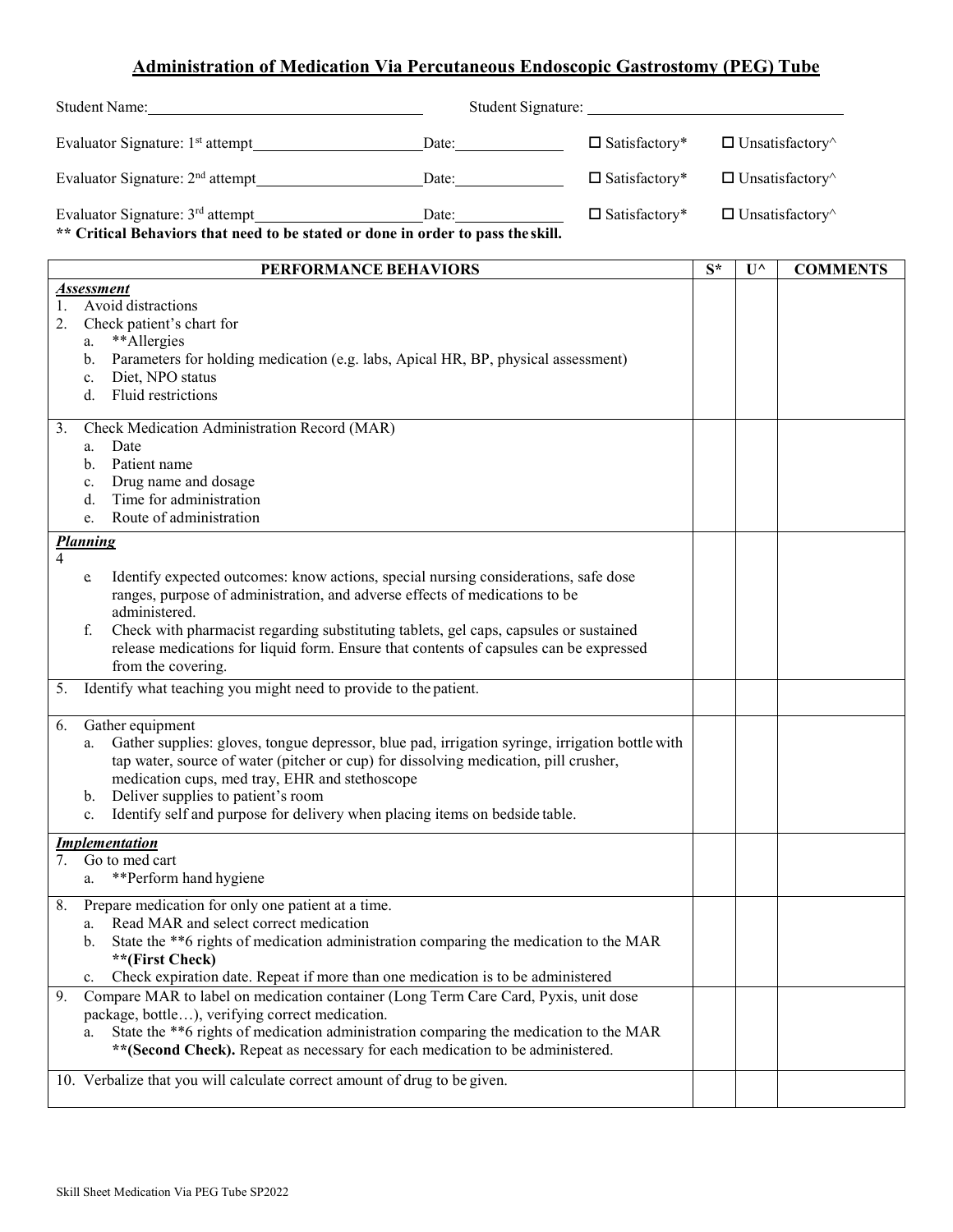| PERFORMANCE BEHAVIORS                                                                                                                                                                                                                                                                                                                                                                                                                                                                                                                                                                                                                                                                                                                                                                                                                                                | $*_{S}$ | *U | <b>COMMENTS</b> |
|----------------------------------------------------------------------------------------------------------------------------------------------------------------------------------------------------------------------------------------------------------------------------------------------------------------------------------------------------------------------------------------------------------------------------------------------------------------------------------------------------------------------------------------------------------------------------------------------------------------------------------------------------------------------------------------------------------------------------------------------------------------------------------------------------------------------------------------------------------------------|---------|----|-----------------|
| 11. Verify medication<br>Verify that medications to be administered do not include any sublingual, enteric-coated, or<br>a.<br>sustained release medication.<br>Put each unopened medication in a separate medication cup.<br>b.<br>Carry medications on a tray, and bring MAR to patient's room.<br>c.                                                                                                                                                                                                                                                                                                                                                                                                                                                                                                                                                              |         |    |                 |
| 12. Upon entering room<br>** Perform hand hygiene<br>a.<br>Be aware of your spatial safety, have call light within reach<br>b.<br>Identify self<br>c.<br>**Identify patient using two forms of identification (i.e., name, birth date, medical record<br>d.<br>number) while comparing EHR to patient wrist band<br>** Ask patient if he or she has any allergies and check for allergy band<br>e.<br>f.<br>Ensure privacy<br>Explain what is about to occur and what medications will be administered<br>g.<br>Allow for patient questions<br>h.<br>Raise bed to comfortable working height.<br>i.<br>j.<br>**Perform necessary assessments (i.e. apical heart rate, blood pressure, pain). Determine if<br>medication should be held.<br>i. Asses for abdominal distention, tenderness, bowel sounds                                                               |         |    |                 |
| 13. ** Position patient with head of bed elevated 45-90 degrees (High Fowler's).                                                                                                                                                                                                                                                                                                                                                                                                                                                                                                                                                                                                                                                                                                                                                                                     |         |    |                 |
| 14. Check placement of feeding tube<br>Don Gloves and protect patient with blue pad<br>a.<br>Draw up 30 ml air in irrigation syringe<br>b.<br>** Position stethoscope just below costal margin, slightly left of midline<br>c.<br>**Instill air into tube while listening through stethoscope ** for bubbling in stomach<br>d.                                                                                                                                                                                                                                                                                                                                                                                                                                                                                                                                       |         |    |                 |
| 15. Check for residual<br>Aspirate all stomach contents, determine volume with irrigation syringe and re-instill<br>a.<br>into patient<br>Return aspirated contents to stomach unless volume exceeds 250ml. Then check<br>$\mathbf{b}$ .<br>agency policy and notify prescriber.<br>Follow facility policy for medication administration via PEG-tube.<br>$c_{\cdot}$                                                                                                                                                                                                                                                                                                                                                                                                                                                                                                |         |    |                 |
| 16. Prepare for administration<br>Scan patient ID band<br>a.<br>Scan medication<br>b.<br>State the **6 rights of medication administration comparing the medication to the<br>c.<br>MAR ** (Third Check).<br>17. Correctly record medication on MAR<br>Any pertinent collected data such as residual, pain level, BP, pulse<br>a.<br>Medication given and dose<br>b.<br>Time and route<br>c.<br>18. Prepare medication for instillation in feeding tube<br>Tablets: Crush pill with pill-crusher. Dissolve the powder in 15 ml. water. Clean crusher<br>a.<br>when done.<br>Capsules: Open capsule or pierce gel cap with sterile needles and empty contents into 15<br>b.<br>ml. water<br>Liquids: When pouring liquid medication, set the cup on flat surface and read the level of<br>c.<br>liquid at the lowest point of meniscus. Palm the label of the bottle. |         |    |                 |
|                                                                                                                                                                                                                                                                                                                                                                                                                                                                                                                                                                                                                                                                                                                                                                                                                                                                      |         |    |                 |